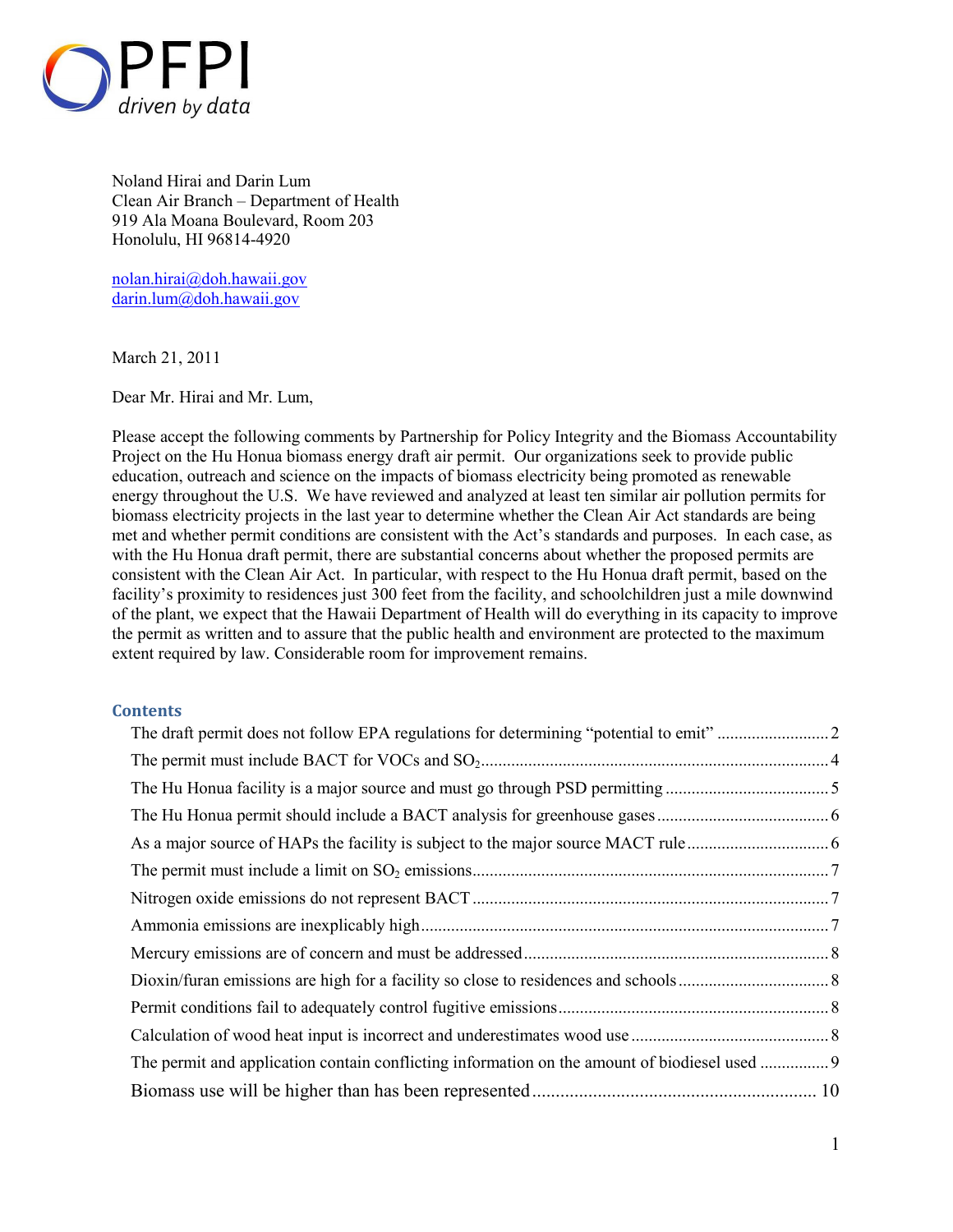*The draft permit does not follow EPA regulations for determining "potential to emit"* 

The draft permit improperly concludes that the facility is exempt from PSD permitting, because the procedure for determining "potential to emit" has been misapplied. Although the Hu Honua facility plans to operate a 407 mmbtu boiler, which if operated at capacity would require 3,565,320 mmbtu of heat input per year, the pollutant emissions have been calculated on the basis of a heat input of only 2,800,000 mmbtu/yr. Federal regulations define "potential to emit" as:

the maximum capacity of a stationary source to emit a pollutant under its physical and operational design. Any physical or operational limitation on the capacity of the source to emit a pollutant, including air pollution control equipment and restrictions on hours of operation or on the type or amount of fuel combusted, stored or processed, shall be treated as part of its design if the limitation or the effect it would have on emissions is federally enforceable. (40 C.F.R Sections 52.21(b) (4), 51.165(a) (1) (iii), 51.166(b) (4).)

EPA guidance<sup>1</sup> on the definition of "potential to emit" does recognize that some operational limitations can legitimately reduce the calculation of potential emissions:

In fact, any permit limitation can legally restrict potential to emit if it meets two criteria: 1) it is federally enforceable as defined by 40 C.F.R. Sections  $52.21(b)$  (17),  $51.165(a)$  (1) (xiv), 51.166(b) (17), i.e., contained in a permit issued pursuant to an EPA-approved permitting program or a permit directly issued by EPA, or has been submitted to EPA as a revision to a State Implementation Plan and approved as such by EPA; and 2) it is enforceable as a practical matter. The second criterion is an implied requirement of the first criterion. A permit requirement may purport to be federally enforceable, but, in reality cannot be federally enforceable if it cannot be enforced as a practical matter.

The calculation of "potential to emit" thus clearly requires multiplying the maximal capacity of the boiler by the number of hours in a year. Rare exceptions to this are allowed under two conditions, both of which must be met: that operational limitations that constrain a source's potential to emit be *federally* enforceable, and that they be *practically* enforceable. Constraining Hu Honua's operation to 2,800,000 mmbtu/year meets neither of these criteria, therefore, this facility is a "sham" minor source, as defined in EPA's guidance.

The following clip from the application shows the tiny margin by which this facility avoids triggering key thresholds, followed by the immediate conclusion that PSD does not apply:

-

<sup>&</sup>lt;sup>1</sup> EPA webpage: "Limiting potential to emit (PTE) in New Source Review permitting (http://www.epa.gov/reg3artd/permitting/limitPTEmmo.htm)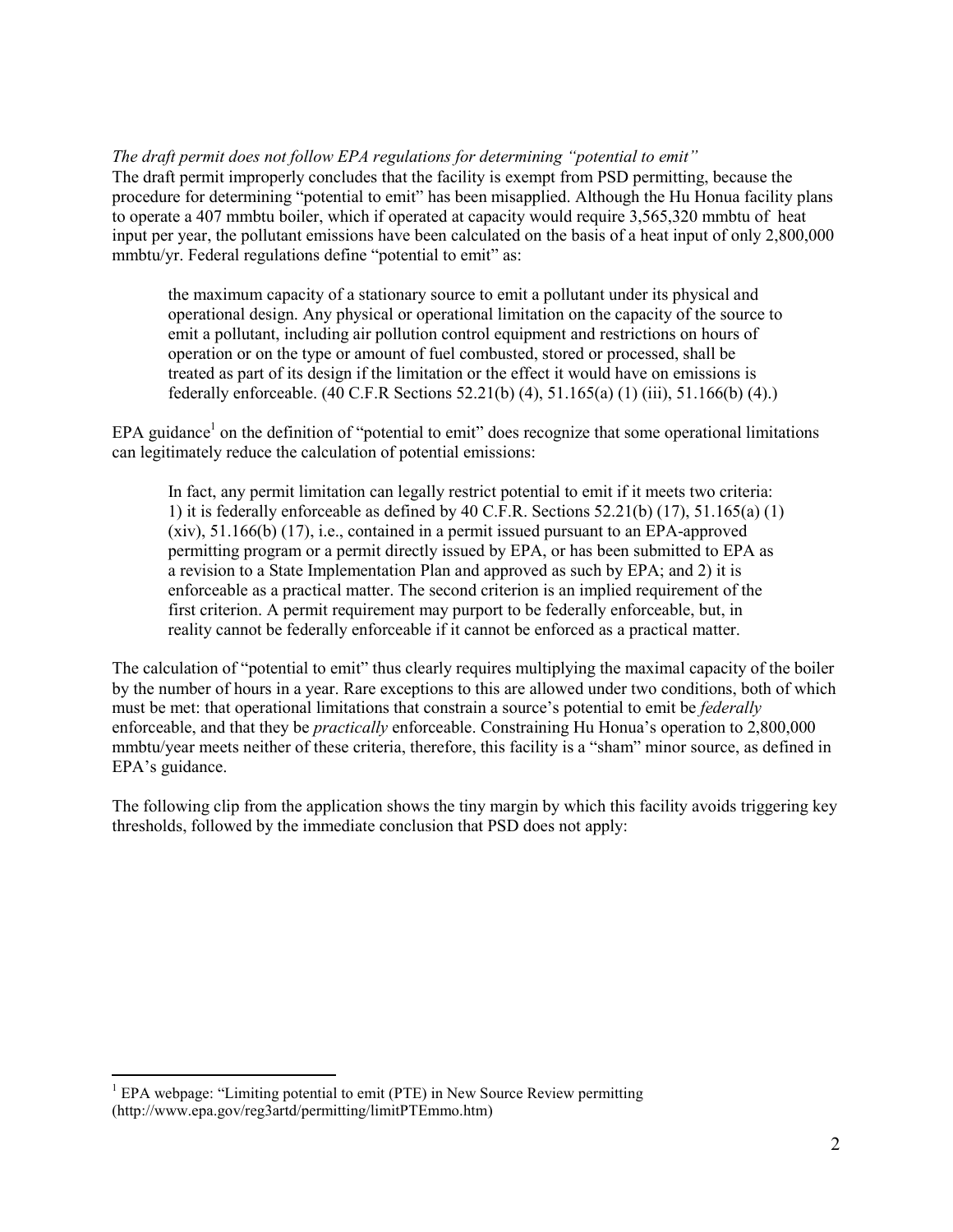#### **Best Available Control Technology (BACT):**

A Best Available Control Technology (BACT) analysis is required for new covered sources and significant modifications to covered sources that have the potential to emit or cause a net emissions increase above significant levels as defined in HAR §11-60.1-1. The potential to emit for  $NO<sub>x</sub>$ , CO, PM and PM<sub>10</sub> are greater than the significant levels for these pollutants. Thus, BACT analyses are required for these pollutants.

| Pollutant                          | <b>Potential to Emit (PTE)</b><br>(tpy) | Significant Level<br>(tpy) | Significant? |
|------------------------------------|-----------------------------------------|----------------------------|--------------|
| $\frac{NOx}{SO2}$ $\frac{CO2}{OM}$ | 210.0                                   | 40                         | ves          |
|                                    | 39.2                                    | 40                         | no           |
|                                    | 246.4                                   | 100                        | yes          |
|                                    | 33.6                                    | 25                         | yes          |
| $\frac{PM_{10}}{VOC}$              | 33.6                                    | 15                         | yes          |
|                                    | 39.2                                    | 40                         | no           |
| Pb                                 | 3.29 E-03                               | 0.6                        | no           |

| Pollutant                      | lb/MMBtu | <b>Equivalent Control Technology</b>                        |  |
|--------------------------------|----------|-------------------------------------------------------------|--|
| NO.                            | 0.15     | Equivalent to Nalco ROFA and ROTAMIX                        |  |
| $\circ$                        | 0.176    | Good combustion practices, Nalco ROFA equivalent air mixing |  |
| FPM <sub>10</sub> (filterable) | 0.012    | ESP and baghouse                                            |  |

# Prevention of Significant Deterioration (PSD):

This source is not a major stationary source. Therefore, PSD is not applicable.

 The permit does not contain practically enforceable restrictions that will limit operations to the capacity stated. The power plant is a baseload facility, meaning demand for power may increase and so may hours and capacity of plant operation. The application states that the facility will operate at maximum capacity 14 hours a day, and minimal capacity 10 hours a day, but this limit is not justified with any analysis; instead, it appears the purported restrictions were chosen to avoid major source Prevention of Significant Deterioration permitting. There is no practical means of federal enforcement of the conditions of operation that can limit the operation of the facility – indeed, the conditions stated in the application as justification for a boiler heat input of 2,800,000 mmbtu/yr are not stated in the permit, thus are not enforceable by the state. Also missing is any constraint on hours of operation, although the most recent application for the air permit,<sup>2</sup> dated December 2010, states the following<sup>3</sup>:

<sup>&</sup>lt;sup>2</sup> Environmental Resources Management, December 2010. Revised application for new covered source permit, Hu Honua Bioenergy LLC.

<sup>&</sup>lt;sup>3</sup> Clipped from page 2 of Form S-2, included with the application, and located at page 55 of the pdf.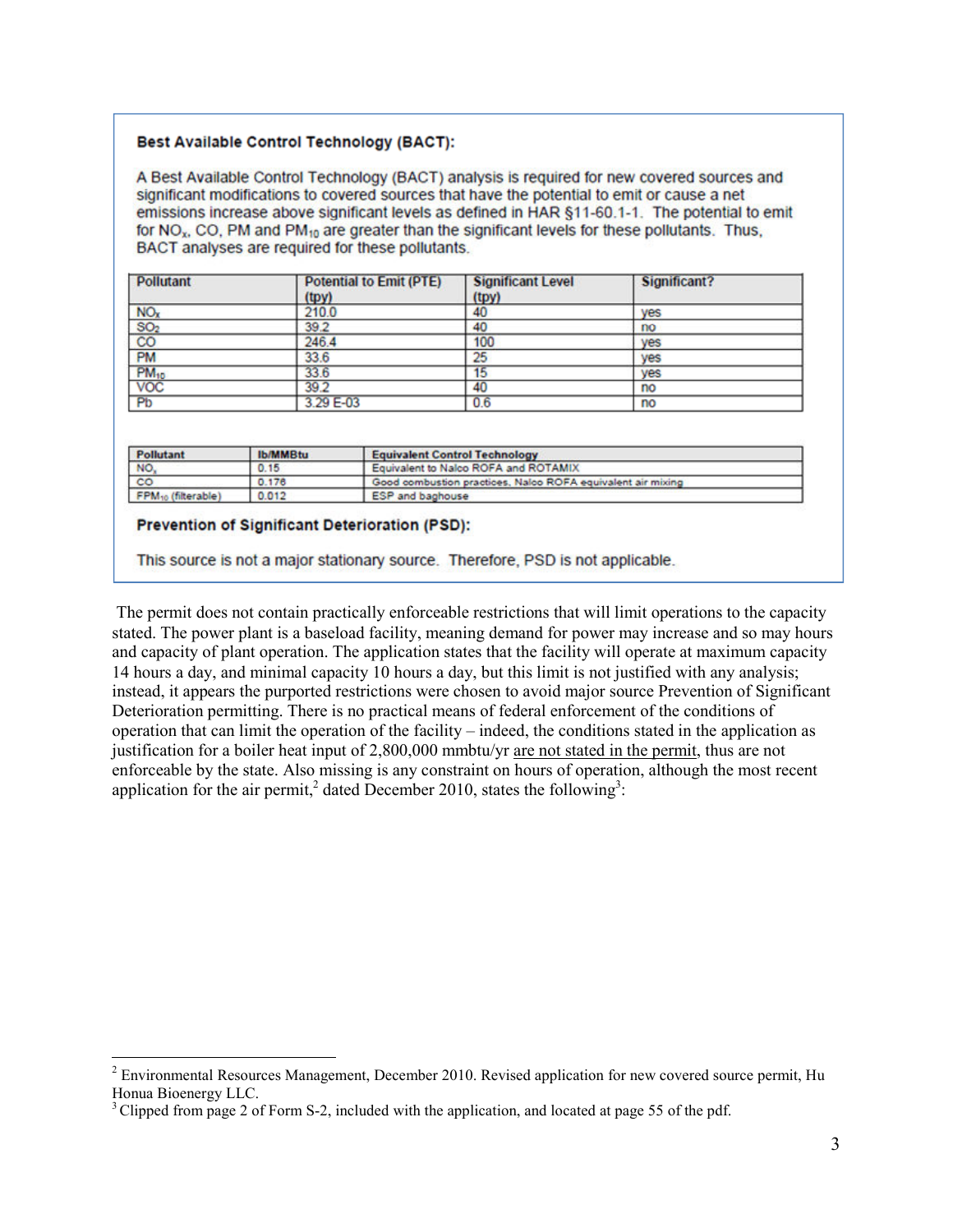| Maximum Operating Schedule (to the extent needed to determine or regulate emissions): |
|---------------------------------------------------------------------------------------|
| Total hours per day, per week, and/or per month.                                      |
| <b>Boiler</b>                                                                         |

| $  -$<br>Peak Load | 14 hours per day |
|--------------------|------------------|
| Non-Peak Loads     | 10 hours per day |

- $2.$ Total hours per year. **Boiler** 8,040 hours per year
- $3.$ If operation is seasonal or irregular, describe.

Typically, the boiler will operate at peak load for a maximum of 14 hours per day and will operate at fluxuating non-peak loading for a maximum of 10 hours per day during the evenings when electricity demand is less.

The exempt generator will only operate to provide on-site electricity during emergency operations such as when the facility loses power.

The applicant appears to have modeled emissions using constraints and limitations which do not appear in the permit. Nowhere in the permit is to be found a condition limiting operation of the facility to 8,040 hours per year. The permit application and the permit itself are inconsistent with regard to actual means of limiting heat input to the boiler to 2,800,000 mmbtu/yr.

# *The permit must include BACT for VOCs and SO<sup>2</sup>*

Calculating emissions on the basis of 2,800,000 mmbtu of heat input also allows the applicant to avoid BACT for key pollutants. The emission rate for VOCs (0.028 lb/mmbtu) apparently was chosen to avoid triggering BACT, as was the emission rate for  $SO_2$ , which is identical to that for VOCs. However, it is important to note that while the current draft of the permit includes an emission limit for VOCs, it does not include one for  $SO_2$ , even though the emission rate of 0.028 lb/mmbtu for  $SO_2$  is discussed in the air application documents.

The fact that the VOC emission rate appears to have been deliberately chosen to avoid BACT, and is not based on any attempt to minimize emissions, is stated in the following email, which is from the environmental consultant to Mr. Lum at the Hawaii Department of Health: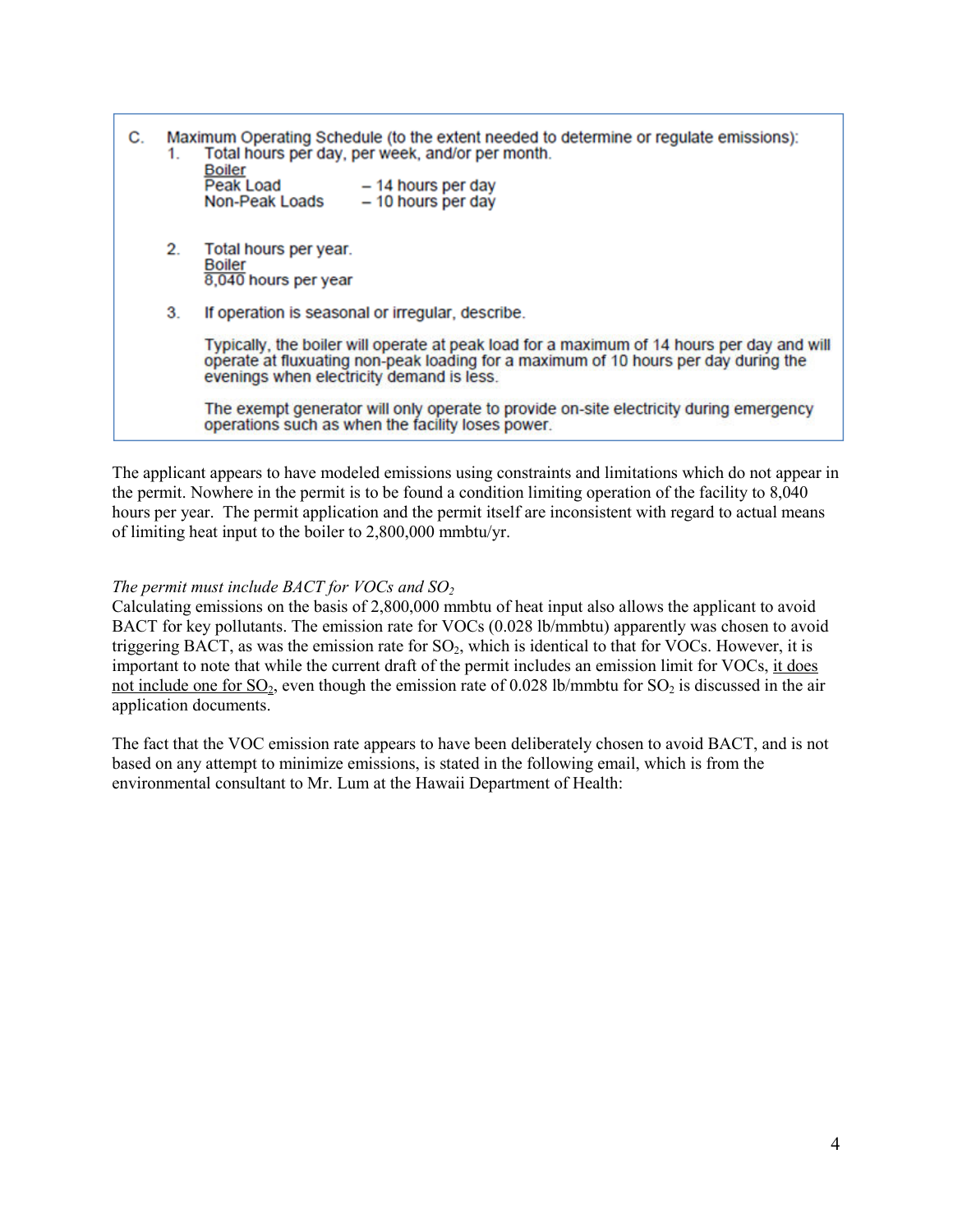| Lum, Darin WC                                                                                                                                               |                                                                                                                                                                                                                                                                                                            |
|-------------------------------------------------------------------------------------------------------------------------------------------------------------|------------------------------------------------------------------------------------------------------------------------------------------------------------------------------------------------------------------------------------------------------------------------------------------------------------|
| From:                                                                                                                                                       | Rick Shih [Rick.Shih@erm.com]                                                                                                                                                                                                                                                                              |
| Sent:                                                                                                                                                       | Monday, January 11, 2010 9:51 AM                                                                                                                                                                                                                                                                           |
| To:                                                                                                                                                         | Lum, Darin WC                                                                                                                                                                                                                                                                                              |
| $Cc$ :                                                                                                                                                      | Lynn McGuire                                                                                                                                                                                                                                                                                               |
| Subject:                                                                                                                                                    | Hu Honua-Response to Emissions Questions                                                                                                                                                                                                                                                                   |
|                                                                                                                                                             | Attachments: Criteria_Emissions_Rev6Ex_HDOH.xls; HAP_Emissions_Rev11_HDOH.xls                                                                                                                                                                                                                              |
| Hello Darin,                                                                                                                                                |                                                                                                                                                                                                                                                                                                            |
|                                                                                                                                                             | Here are responses to your three questions.                                                                                                                                                                                                                                                                |
|                                                                                                                                                             | 1) The VOC emission factor of 0.028 lb/MMBtu is an emission level the boiler is expected to meet. Using this<br>value results in annual emissions of VOC just under 40 tons per year so we did not believe it would trigger BACT<br>(it was selected specifically to stay under the BACT trigger for VOC). |
|                                                                                                                                                             | 2) I actually don't see why we did not include these three HAPs, so I have updated the HAP spreadsheet<br>accordingly (attached). Thanks for the catch.                                                                                                                                                    |
| spreadsheet.                                                                                                                                                | 3) I believe the 4 hours per day is a typo and should have said 10 hours. This cell is not used for any of the<br>numbers presented in the application (including the modeling). I've included an updated criteria pollutant                                                                               |
|                                                                                                                                                             | As usual, let me know if you have further questions.                                                                                                                                                                                                                                                       |
| Rick<br>ERM<br>Walnut Creek, CA 94597<br>T: +1 925 482 3281 (Direct)<br>T: +1 925 946 0455 (Main)<br>F: +1 925 946 9968<br>rick.shih@erm.com<br>www.erm.com | Please note new address and direct-dial phone number<br>1277 Treat Boulevard, Suite 500,                                                                                                                                                                                                                   |
|                                                                                                                                                             | Please consider the environment before printing this email                                                                                                                                                                                                                                                 |

The emission rate of 0.028 lb/mmbtu for VOCs is possible only because the heat input to the burner has been artificially constrained by the applicant's air modeling and does not reflect the actual potential hours and capacity of boiler operation. Potential to emit for both SO<sub>2</sub> and VOCs, if calculated correctly, would be 407 mmbtu/hr x 0.028 lb/mmbtu x 8760 hrs, which comes to 49.9 tons per year for both pollutants.

At  $0.028$  lb/mmbtu, the emission rates for VOCs and SO<sub>2</sub> are more than double those found in several recently-issued permits for similar wood burning biomass facilities. For instance, emission rates in the air permit for the 38 MW Palmer Renewable Energy in Massachusetts are  $0.012$  lb/mmbtu for  $SO<sub>2</sub>$  and  $0.01$ lb/mmbtu for VOCs. Conducting a BACT analysis would have resulted in more effective emissions controls for both VOCs and SO<sub>2</sub> resulting in increased benefits to public health and the environment.

#### *The Hu Honua facility is a major source and must go through PSD permitting*

If calculated correctly using potential to emit, the emissions of carbon monoxide at the Hu Honua facility would be 314 tons per year, triggering PSD permitting requirements. If emissions were calculated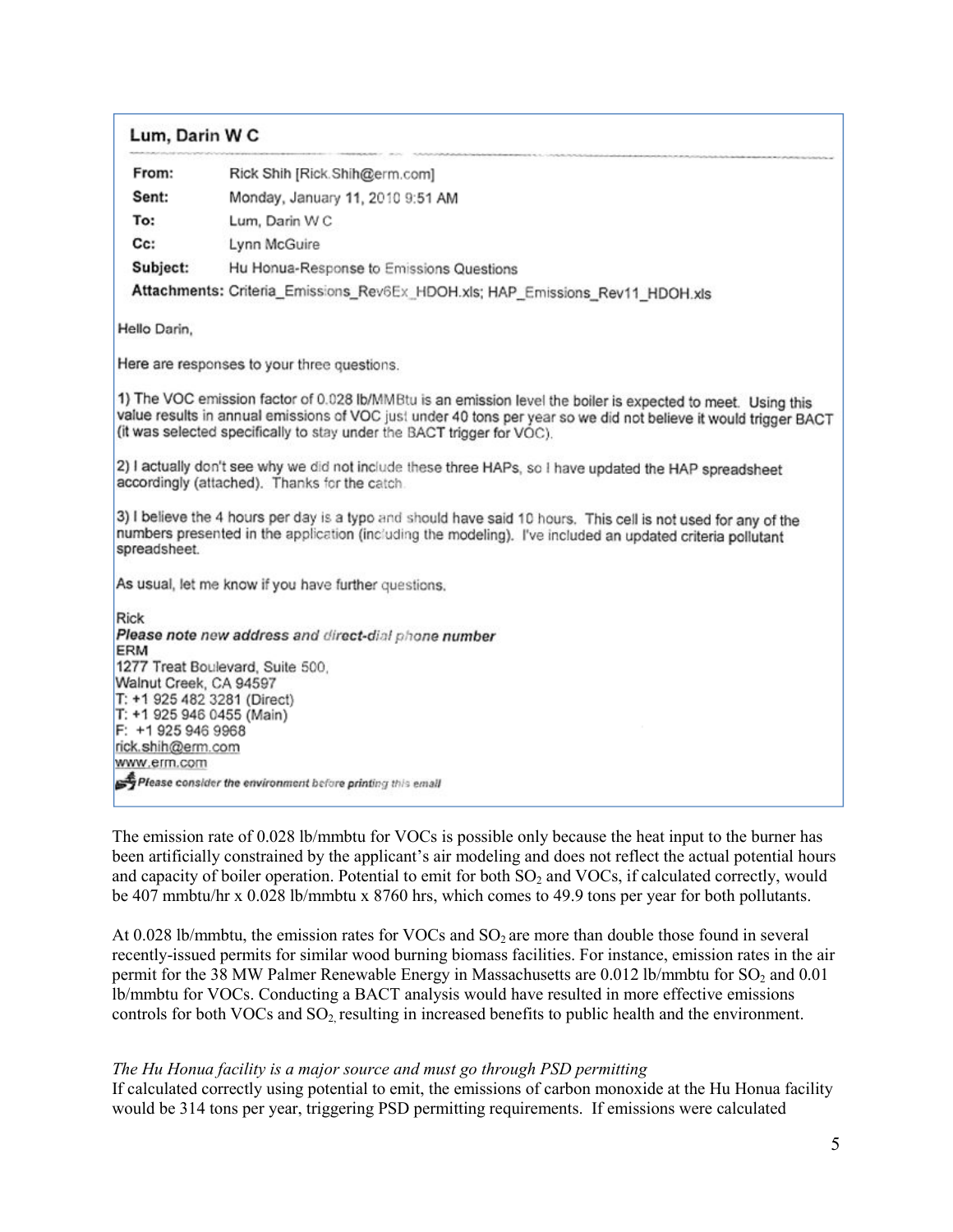correctly, the applicant would be compelled to reduce CO emissions at the facility. Currently, the facility's 0.176 lb/mmbtu emission rate for carbon monoxide is considerably higher than the rate found in contemporary biomass plant permits. For instance, the 38 MW Palmer Renewable Energy in Massachusetts air permit limits CO emissions to 0.07 lb/mmbtu on a four-hour block average and 0.0365 lb/mmbtu on a 12-month average. A 30-day block average limit of 0.074 lb/mmbtu was proposed for the 65 MW ADAGE plant in Shelton, Washington. Given that the Hu Honua facility proposes to burn wet fuel, and apparently intends to cycle from low to high load on a daily basis, it is not appropriate to set a simple 30-day average for CO emissions that is representative of poor firing conditions at the plant. The permit should specify at a minimum a one-hour block average coupled with one or two longer term averages that are considerably lower.

#### *The Hu Honua permit should include a BACT analysis for greenhouse gases*

As a "BACT anyway" source for criteria pollutants, and as a permit that is falling within the window of time when EPA is requiring Step 1 analysis and permitting for greenhouse gas emissions from biogenic sources, EPA and the Hawaii Department of Health should require a BACT analysis for greenhouse gas emissions at the Hu Honua facility. The facility will at a minimum emit 262,000 tons of carbon dioxide from wood combustion alone, and may also be a significant source of methane emissions from its chipped fuel pile. As such it is a major source for greenhouse gases.

# *As a major source of HAPs the facility is subject to the major source MACT rule*

The air permit application states that the Hu Honua facility's emissions of hazardous air pollutants (HAPs) are 23.8 tons per year. This emission estimate is based on the incorrect method for calculating potential to emit, however. Assuming a proportional increase in HAPs emissions if potential to emit were calculated correctly, the facility's emissions will be about 30.3 tons per year, putting it over the major source threshold. Even assuming the facility did control heat input to 2,800,000 mmbtu/yr, the daily cycling between high and low load is likely, as the applicant notes, to cause firing instability and possibly poor combustion conditions. This means that it is not only extremely likely that CO emissions will be higher than the applicant has stated, but that emissions of organic HAPs, which co-vary with CO emissions under poor combustion conditions,<sup>4</sup> have also been understated. The application already admits to a greater emissions of formaldehyde (at 6.1 tons/yr) than HCl emissions (5.47 tons/yr), an organic HAPs emission rate that is outstandingly high. Thus, the applicant's own data appear to indicate that even at a reduced heat input, this facility will be a major source of HAPs.

As a major source for HAPs, the Hu Honua facility is required to comply with EPA's new boiler MACT rule, which sets allowable filterable PM emissions for new biomass facilities at 0.0011 lb/mmbtu, and HCl emissions at 0.0022 lb/mmbtu. If EPA's other emissions limits, for CO, dioxins, and mercury, are more stringent than those included in the permit, the permit must require compliance with those as well. Hu Honua has committed to maintaining its current emissions standards, if the boiler MACT rule standards are less stringent.

The applicant should be required to explain why the facility cannot achieve a lower rate of PM. The draft permit indicates that using both an electrostatic precipitator and an baghouse, the facility can reduce its PM emission rate only to 0.024 lb/mmbtu. By comparison, using just a baghouse, the 38 MW Palmer Renewable Energy facility in Massachusetts has stated its PM emissions will be 0.019 lb/mmbtu. Given the proximity of communities and schools downwind of Hu Honua, the Hawaii Department of Health should adequately explain why the emissions rate currently in the draft permit fails to reflect use of BACT for particulate matter.

<u>.</u>

<sup>&</sup>lt;sup>4</sup> EPA treats CO as a proxy for organic hazardous air pollutants in the boiler MACT rule.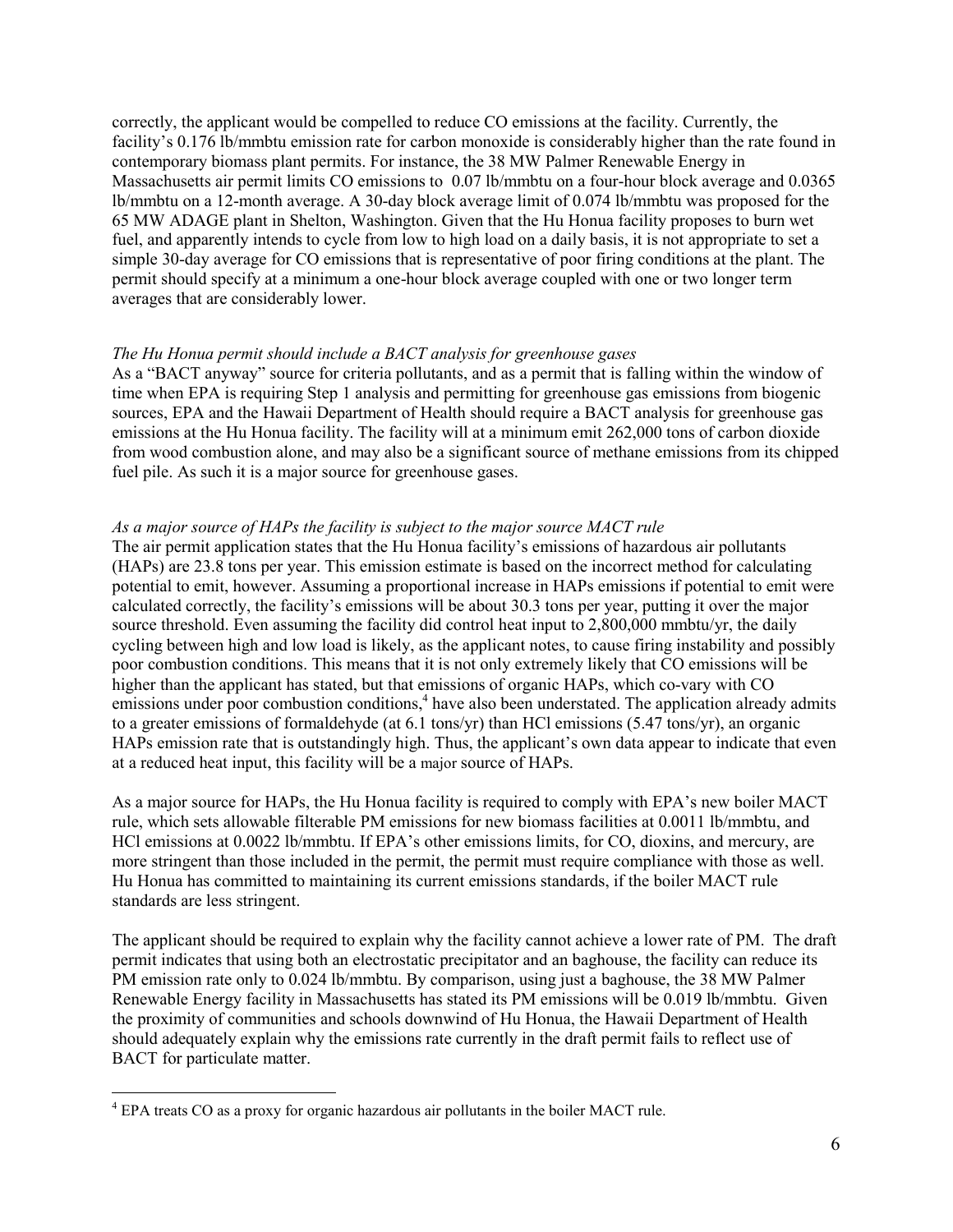#### *The permit must include a limit on SO<sub>2</sub>* emissions

The draft permit as written improperly fails to include any limit on sulfur dioxide emissions. The applicant and the Department of Health should provide a complete explanation of the basis for this omission particularly considering that an emission limit for VOCs is proposed. The only mention of sulfur dioxide in the permit is in a section on Operational Limitations, which states

The permittee shall take measures to operate applicable insignificant activities in accordance with the provisions of HAR Subchapter 2 for visible emissions, fugitive dust, incineration, process industries, sulfur oxides form fuel combustion…

Sulfur dioxide emissions from the Hu Honua facility may be of special concern. The facility's one-hour modeled impact of SO<sub>2</sub> is 12.8 ug/m<sup>3</sup>, compared to a background concentration of 44 ug/m<sup>3</sup> – in other words, emissions from the facility would represent a further  $29%$  above ambient  $SO<sub>2</sub>$  concentrations. This is a disproportionately large impact from a single facility, which warrants a top down BACT analysis for SO<sub>2</sub> emissions. The area is already pushed into nonattainment with the EPA sulfur dioxide standard by volcanic emissions<sup>5</sup> - for instance, Hilo was out of attainment 19 times in the last 12 months or so - thus adding to this burden on a daily basis may have a disproportionate impact on a community that is already suffering from high  $SO<sub>2</sub>$  levels. It is important to note that the World Health Organization standard for SO<sub>2</sub>, at 20 ug/m<sup>3</sup> and about 8 ppm,<sup>6</sup> is considerably lower than EPA 24-hr NAAQS for SO<sub>2</sub>, at 365 ug/m<sup>3</sup> or 140 ppm.

# *Nitrogen oxide emissions do not represent BACT*

The air permit application estimates that nitrogen dioxide emissions at the Hu Honua facility will be 210 tons per year. If calculated correctly using EPA's procedure for potential to emit,  $NO<sub>2</sub>$  emissions would be around 278 tons, making the source eligible for PSD permitting. The Department of Health must recalculate the emissions correctly. Further, the  $0.15$  lb/mmbtu NO<sub>2</sub> emissions rate does not represent BACT. Again, EPA's BACT clearinghouse provides examples of biomass facilties with lower emission rates for NO<sub>2</sub>. To take an example from a recently issued air permit, the air permit for the ADAGE biomass plant in Washington state limits NOx emissions to 0.07 lb/mmbtu, less than half the rate in the Hu Honua permit. The emission rate permitted for the Hu Honua plant is representative of outdated plants that lack modern emissions controls, and is not representative of emissions that can be achieved using modern control technologies.

# *Ammonia emissions are inexplicably high*

The draft permit states that the facility will emit 38.3 tons of ammonia per year. This figure is inexplicably high for a biomass electricity generating facilities of this size. For example, the 116 MW (gross) Gainesville Renewable Energy facility in Florida is projected to emit 37 tons of NH3. The 38 MW (net) Palmer Renewable Energy plant in Massachusetts will emit 13.4 tons of ammonia. The applicant should be required to provide a full explanation of why ammonia emissions at the Hu Honua facility total 38.3 tons per year. The applicant should also explain the effect this ammonia level has on the estimation of condensable particulate matter. It is not clear whether total  $PM_{10}$  emissions reflect the portion of ammonia emissions that will contribute to condensable particulate matter. This is significant because by reducing ammonia emissions it may be possible to decrease the total PM emissions from the facility. This would result in increased protection for public health and the environment.

<sup>-</sup>5 Recent exceedences documented at

http://hawaii.gov/health/environmental/air/cab/cab/cab/cab\_notification/notification\_pdf/exceedances\_2011\_03\_03\_ 06.pdf

<sup>6</sup> http://www.who.int/mediacentre/factsheets/fs313/en/#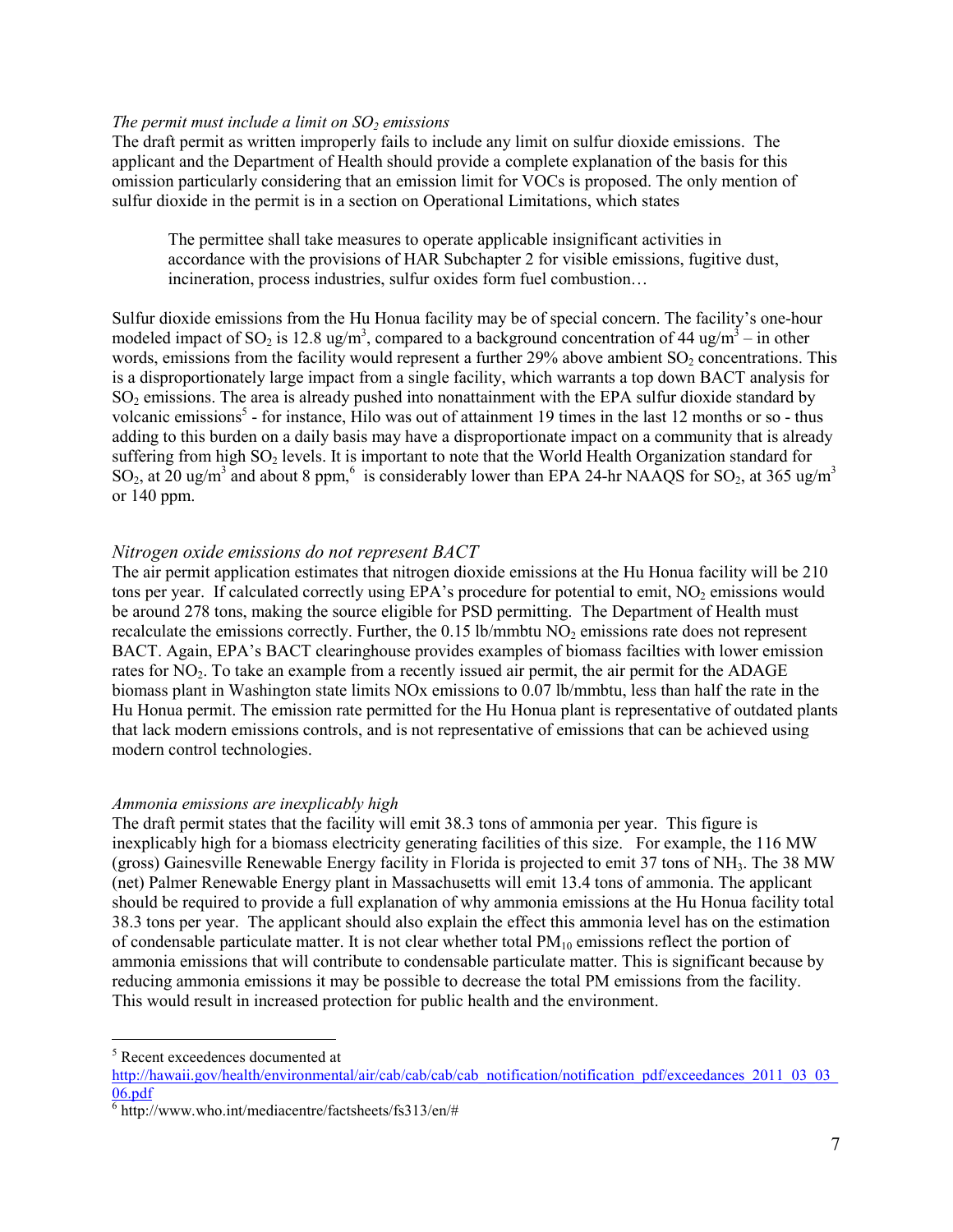#### *Mercury emissions are of concern and must be addressed*

The Hu Honua plant will emit approximately 10 pounds of mercury a year. Considering the adiabatic rain-out effect of the rising slopes of the volcano located just  $15 - 20$  miles from the plant, it seems likely that local deposition of mercury could be unusually high in this region. However, the plant's air permitting application states that it is proposing zero controls for mercury emissions. The amount of mercury to be emitted by this plant is a serious public health concern and should be addressed by the agency.

#### *Dioxin/furan emissions are high for a facility so close to residences and schools*

At 5.75 grams per year, summed dioxin/furan emissions from the Hu Honua facility are significant. This is a large amount of dioxin considering that the community of Pepeekeo is located a very short distance downwind. The record appears to be devoid of information about how to minimize or mitigate these emissions. Fuel chlorine content is implicated in dioxin formation, thus it is of concern that the permit conditions merely stipulate that chlorine content of fuel be tested, but fail to set dioxin limits. Additionally, it is of concern that the permit requires chlorine content of fuel to be represented on the basis of the lower heating value of wood. This is contrary to accepted practice and the permit should require an alternative method of representing chlorine that is consistent with sound practices.

#### *Permit conditions fail to adequately control fugitive emissions*

Biomass electricity plants such as this facility, and the attendant fuel piles, and the constant stream of heavy trucks delivering wood chips are known sources of fugitive emissions. However, due to a loophole in the Clean Air Act, fugitive emissions from biomass electricity projects are not required to be calculated in the "potential to emit" for PSD applicability determination purposes. In other words, if this project were burning fossil fuels, fugitive emissions would have to be taken into account. Indeed it appears that the applicant has not been required to model this source of particulate matter and its impact on the local population, some of whom own homes located about 300 feet from the plant. The permit conditions for control of fugitive emissions are fail to meet current practices compared to those at other comparable facilities in the United States, where, for instance, street sweeping and street watering are often imposed as a means of reducing dust from trucks. The Department of Health should use the full range of state air pollution control and public health laws to address the issue of fugitive emissions for the protection of public health.

# *Calculation of wood heat input is incorrect and underestimates wood use*  The permit states that the amount of heat input to the boiler is based on the amount of wood fuel:

#### Annual Capacity Factor

i. Annual capacity factor is defined as the ratio between the actual heat input to the boiler from a particular fuel during a calendar year and the potential heat input to the steam generating unit had the boiler been operated for 8,760 hours during a calendar year at its maximum steady state design heat input capacity.

ii. The annual capacity factor shall be calculated for wood fuel. The annual capacity factor shall be determined on a twelve-month (12-month) rolling average basis with a new annual capacity factor calculated at the end of each calendar month.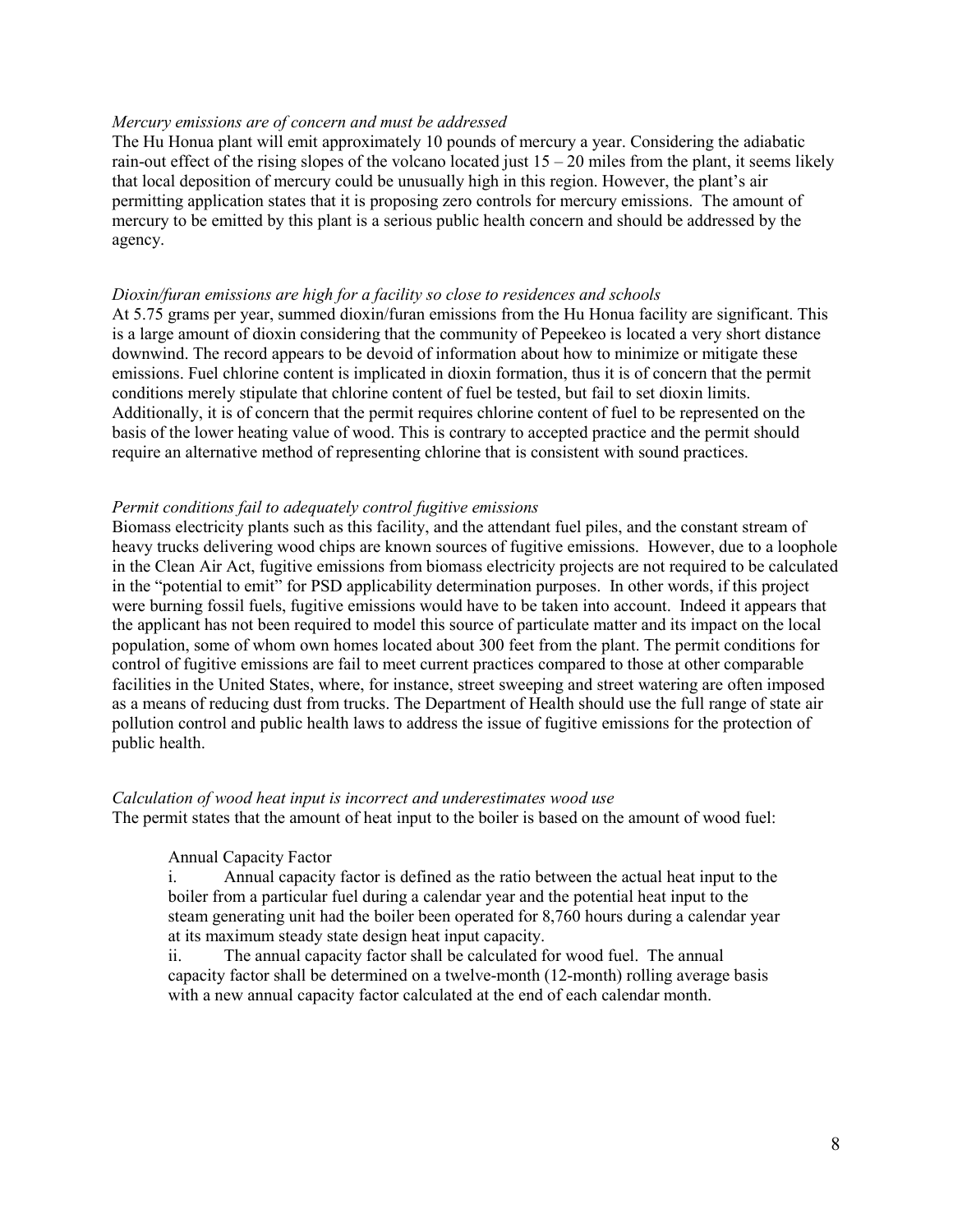It then explains how the capacity factor will be calculated for wood fuel, by relying on its lower heating value:

ii. Wood Heat Input

Total wood heat input to the boiler shall be recorded on a monthly and rolling twelvemonth (12-month) basis. The total monthly wood heat input to the boiler shall be determined by multiplying the total pounds of wood fed to the boiler for each month from Attachment II, Special Condition No. E.2.c.i.(1)(b)(i) by the wood's **lower heating value** of Attachment II, Special Condition No. E.2.c.iii.(1) for the month.

This approach fails to meet current standards in the industry, and should not be allowed to form the basis for the permit. Since the lower heating value of green wood is less than the higher heating value, this condition will inevitably obscure the actual amount of wood used at the plant, and to the extent that is designed to limit heat input to 2,800,000 mmbtu/yr, it will significantly underestimate the actual heat input to the boiler and the amount of wood burned. By definition, "heat input" to a biomass burner is calculated using the higher heating value of fuel. The permit must be rewritten so that the amount of fuel used to achieve boiler heat input rating is reflected accurately.

Similarly, the following provision in the permit does not appear to be grounded in standard procedures:

The test report (as required by Attachment II, Special Condition No. G.8) for the initial and each annual source performance test for HCl shall include:

- (1) The operating conditions of the boiler at the time of the test;
- (2) The HCl emission rate in lb/MMBtu (lower heating value) and lb/hr;

The applicant should be required to explain why the HCl emission rate is expressed in terms of "lower heating value" since this appears to lack a sound scientific basis. The applicant should be required to explain what is referred to by the "lower heating value." The "mmbtu" term in the units for emission rates refers to the heat input rating of the burner – there is no "lower heating value" for the burner.

*The permit and application contain conflicting information on the amount of biodiesel used*  The document titled "review.draft.dl", with review by Darin Lum in February 2011, states:

"While only wood will be burned at full load, at lower loads during normal operation (approximately 60% of maximum load or less), wood pellets or biodiesel may be burned. Given the relatively low heat content of the unpelletized wood, wood pellets or biodiesel **may** be needed to stabilize the fire in the boiler at the lower loads."

The potential use of biodiesel is also made clear in the following table from the application documents, which shows the potential use of biodiesel for ten hours a day at 41 mmbtu/hr: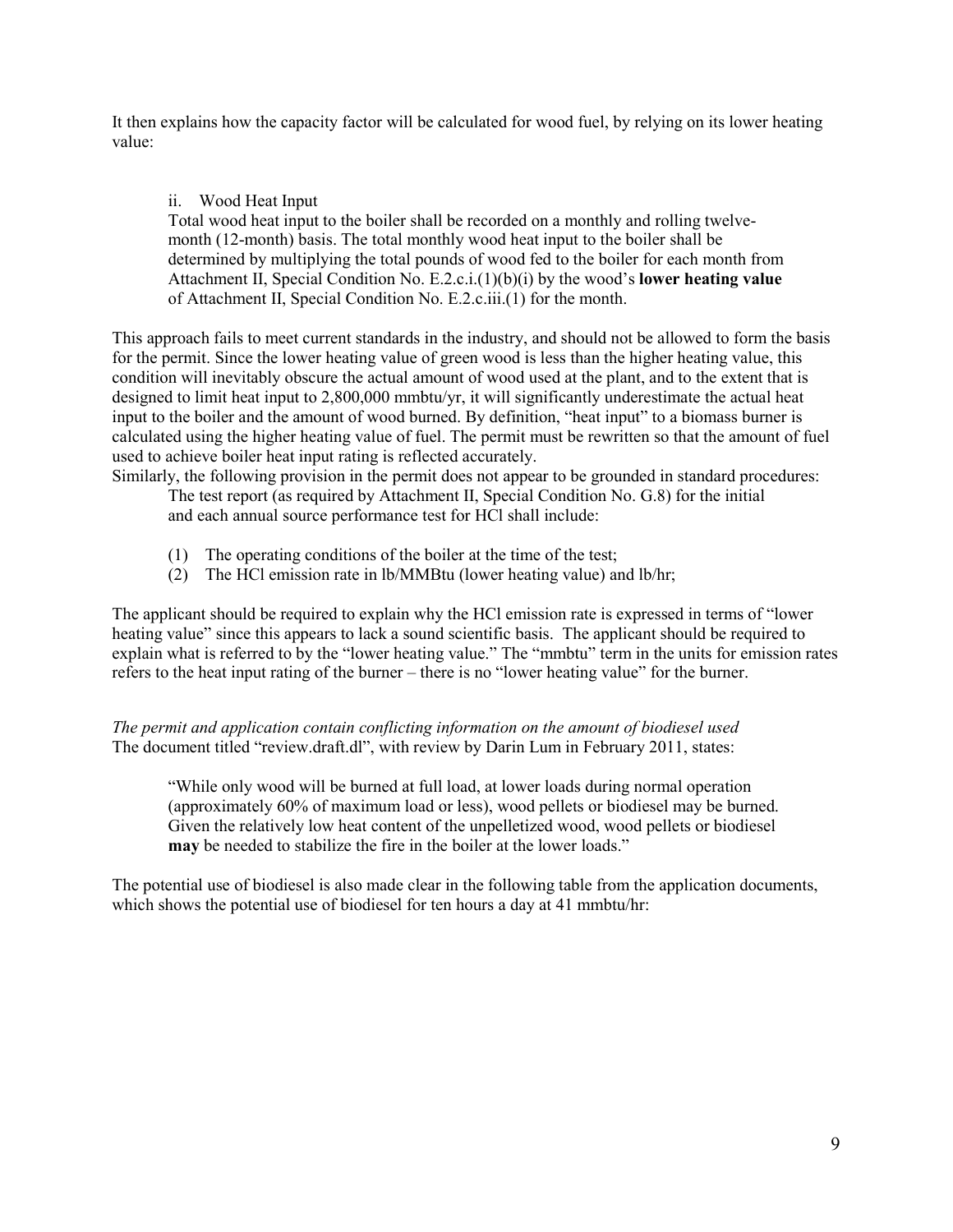# **Project Emissions:**

| <b>Boiler</b>                                                                                     |                                            |
|---------------------------------------------------------------------------------------------------|--------------------------------------------|
| Biomass Boiler Heat Input at Peak Load * - 407 MMBtu/hr                                           | Max Days of Boiler Operation - 335 days/yr |
| Biomass Boiler Heat Input at Min Load *- 163 MMBtu/hr                                             | Typical Time at Peak Load - 14 hrs/day     |
| Biodiesel Boiler Heat Input at Min Load *- 41 MMBtu/hr                                            | Typical Time at Minimum Load - 10 hrs/day  |
| Boiler Hours of Normal Operation - 8040 hrs/yr                                                    | Startups - 3 per year                      |
| Annual Boiler Heat Input During Normal Operation - 2,800,000 MMBtu/yr                             | Startup - 3 hrs/startup                    |
| Biodiesel HHV - 0.019 MMBtu/lb                                                                    | Startup Fuel Usage - 1100 gallons/startup  |
| Biodiesel Density - 7.34 lbs/gal                                                                  | Startup Firing Rate - 51 MMBtu/hr          |
| Sulfur Content of Biodiesel - 15 ppm                                                              |                                            |
| Biomass Boiler Annual Heat Input - 2,732,800 MMBtu/yr                                             |                                            |
| Biodiesel Boiler Annual Heat Input - 67,200 MMBtu/yr                                              |                                            |
| Peak Load would only burn biomass. Minimum load would burn a combination of biomass and biodiesel |                                            |

This suggests that the total potential use of biodiesel is 137,350 mmbtu per year, using the applicant's calculations. Potential biodiesel use calculated correctly (i.e., assuming 8,760 hours of operation) is 149,650 mmbtu/year.

Again using the applicant's numbers, and assuming the facility really did only fire 2,800,000 mmbtu of heat input per year, the total amount of biodiesel potentially used under this scenario would be 984,870 gallons annually.

However, the permit contains the following stipulation, under Section D, "Operational Limits":

i. Biodiesel usage shall not exceed a maximum of 3,300 gallons per rolling twelve-month (12-month) period;

The discrepancy between the figures of 3,800 and 984,870 gallons should be resolved. The applicant should be required to state whether or not the plant will routinely firing biodiesel. The permit should set operational limits on the amount of biodiesel to be used in normal operations, and not just startup conditions.

If the plant does not plan to fire biodiesel on a routine basis, then this means that wood will be the only fuel used when the facility reduces its heat input rate. This makes it very likely that CO emissions will vary dramatically. The final permit should set CO emissions limits that are based on hourly block averages to ensure that spiking CO emissions are controlled.

# *Biomass use will be higher than has been represented*

We note that although in the past, Hu Honua has been represented as consuming about 260,000 tons per year of biomass, the current draft air permit contains no limitations on the amount of wood that will be burned at the plant.

In fact, if biodiesel use is truly limited to three startups a year, and the plant is to be otherwise fueled solely by wood, then more than 260,000 tons per year will be needed to deliver net 21 MW to the grid. Assuming a higher heating value for wood of 8,134 btu/lb for bone dry wood, as stated in the document "Appendix D: Eucalyptus analysis results", this translates to a lower heating value<sup>7</sup> of 4,001 mmbtu/lb at

 $\overline{a}$  For determining the amount of useful energy available to generate electricity, it is appropriate to use the lower heating value of wood. This value represents the btu's that are available in fuel to generate useful energy, after some btu's have been expended driving off water. Often when this calculation is performed it becomes apparent that a